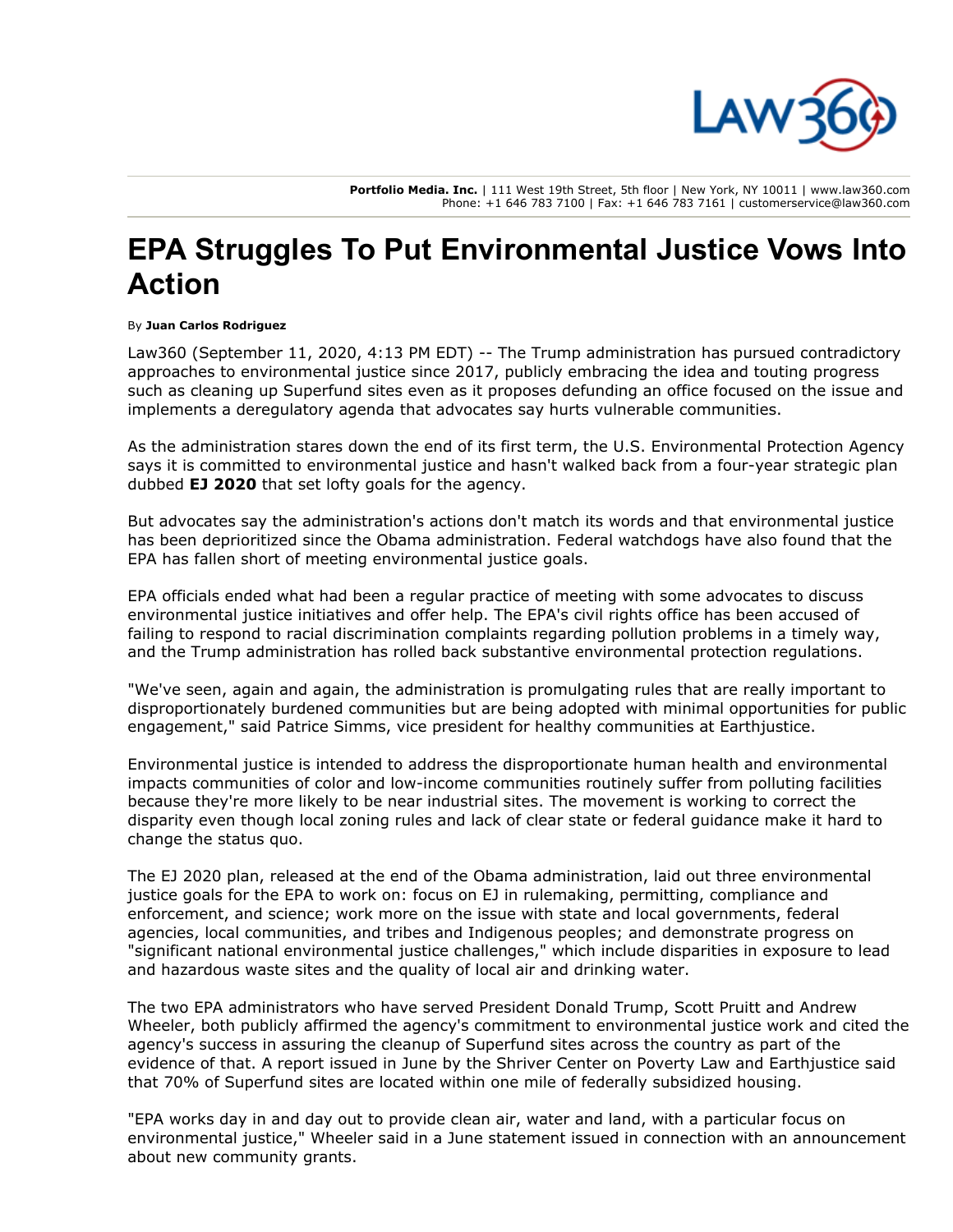But the message has been muddled by other actions.

In 2017 and 2018, the White House proposed that Congress completely eliminate the roughly \$6.7 million budget for the EPA Office of Environmental Justice, and in 2019 and 2020 proposed reducing it to about \$2 million.

Both Pruitt and Wheeler appeared before congressional budget committees to defend the reductions, which also would have cut the entire agency's budget by roughly 25% to 30% each year. Congress went its own way and maintained the budgets for both the EPA and the EJ Office.

Kerene Tayloe, director of legislative affairs at WE ACT for Environmental Justice, said one of the most noticeable changes has been the steep drop in direct conversations the EPA has with organizations like hers. During the Obama era, groups routinely met with administrators and other EJ "champions" at the agency, which increased organizations' access to information and improved their ability to effectively advocate for the cause, she said.

"In comparison, with this administration, I've not been to the EPA at all other than running by it on my morning jog on the [National] Mall," Tayloe said.

The anecdote reflects the experience of several other EJ advocates, who all said the administration seems to have failed to make any forward progress on institutionalizing environmental justice concerns at the agency and across the federal government, especially with regard to rulemaking.

Several EPA and [Department of the Interior](https://www.law360.com/agencies/u-s-department-of-the-interior) rules have rolled back pollution control standards set during the Obama administration, from carbon dioxide emissions from existing power plants to automobile greenhouse gas emissions. Other rules have limited the scope of the EPA's enforcement under the Clean Water Act or reversed the legal underpinning for an important mercury and air toxics emissions rule. And still others have addressed pesticide use in ways that could negatively impact agricultural workers.

These actions show how the lack of community engagement and perceived favoritism towards easing regulatory burdens and conceding agency power converge to create worse outcomes for EJ communities, said Simms of Earthjustice. Public hearings on rules that might have been held across the country have been replaced with D.C.-only hearings, he said.

"Those kinds of things take the communities that have the most at stake in an issue out of the conversation," he said.

The EPA responded that under its Action Development Process, rule writers must address an executive order on environmental justice in all "statutory and executive order review" sections of preambles.

But too often, that's just a box that gets checked in a rule rather than a substantive analysis, [according to Marianne Engelman Lado, director of the Environmental Justice Clinic at Vermont Law](https://www.law360.com/companies/vermont-law-school) School.

"They just dismiss it time and time again, and that's grossly falling down on the job," Engelman Lado said.

The EPA Office of the Inspector General and the U.S. [Government Accountability Office](https://www.law360.com/agencies/government-accountability-office) have found that the EPA has fallen short of meeting environmental justice goals in other ways.

"Environmental justice implementation and oversight remain a significant management challenge for the agency's ability to adequately protect human health," the OIG said in a July report.

A specific criticism made by the OIG is that the EPA's environmental justice annual progress reports fail to clearly address the performance measures laid out in the EJ 2020 strategic plan, which the OIG said makes it difficult for the agency or those observing it to track progress.

And the OIG said the EPA must coordinate more with its internal program offices and regional offices to ensure consistent practices across the agency.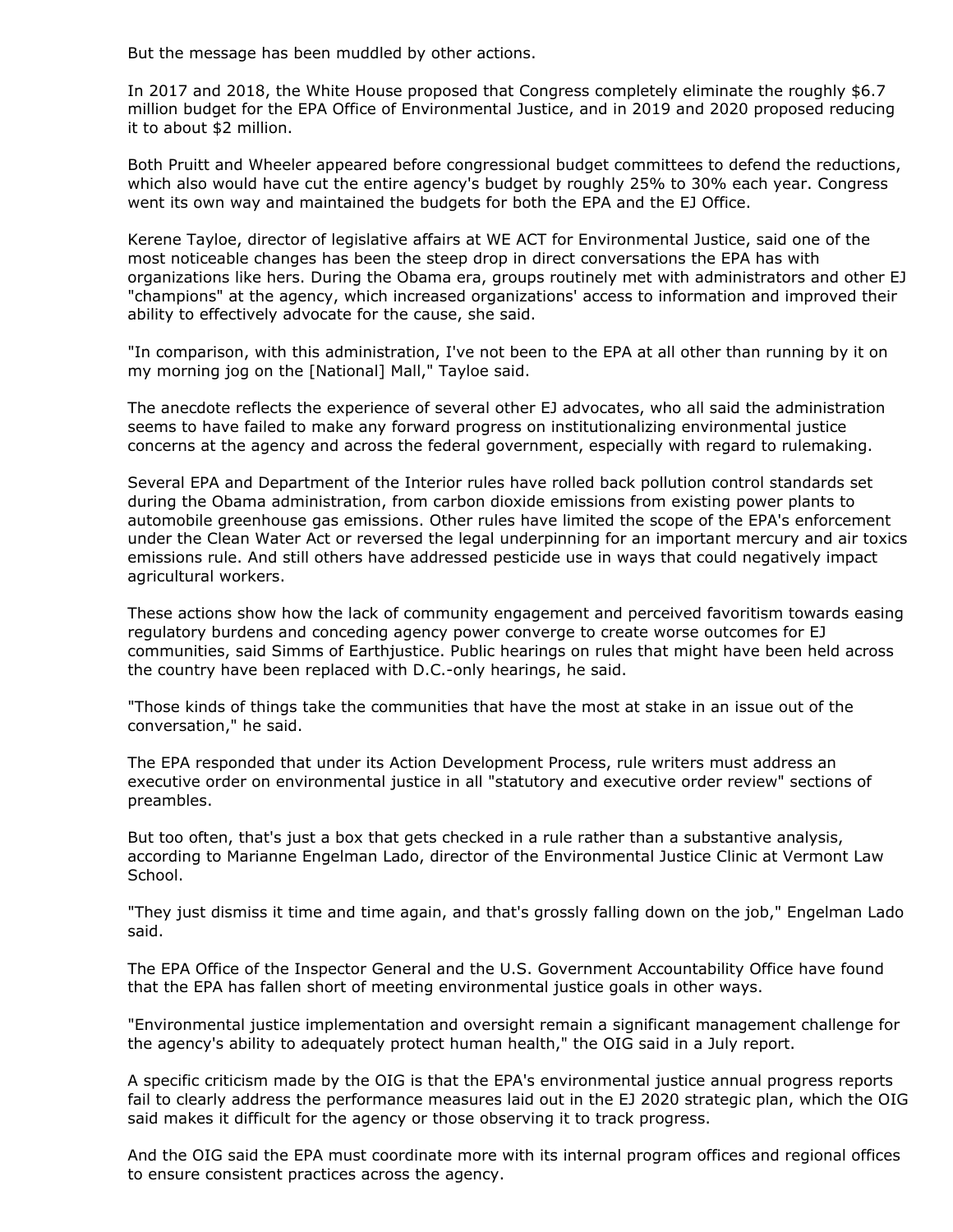Both the OIG and GAO also said the agency needs to take a more active leadership role across the federal government. Under a 1994 presidential executive order, the EPA is responsible for leading an interagency working group that now includes 17 federal agencies and White House offices.

In its response to the GAO's December report, the EPA agreed it could do more along those lines, but the EPA didn't directly respond to a question about how it's doing that. The agency denied Law360's requests to interview the leader of its Office of Environmental Justice.

The agency did say that its work on Superfund sites, its update of the agency's rule regulating lead content in drinking water  $-$  adopted in the wake of the lead-tainted drinking water crisis in Flint, Michigan — and other actions are proof that it continues to make progress.

"The agency is also improving air quality in urban areas and financing critical investments to improve drinking water infrastructure," EPA spokesperson Molly Block said.

Block cited a grant program created in response to the COVID-19 pandemic that is intended to "address the needs of communities disproportionately affected by the crisis."

"EPA, recognizing environmental, public health and economic outcomes are intertwined, is prioritizing resources for projects in opportunity zones," she said, referring to economically distressed communities where investments may be eligible for tax breaks.

Another sore spot for advocates is the performance of the EPA External Civil Rights Compliance Office, or ECRCO. The office handles complaints filed under Title VI of the Civil Rights Act, which prohibits discrimination under any program or activity receiving federal financial aid, and community groups have used the complaints as another way to attempt to force changes in their areas. But they've rarely succeeded.

The [U.S. Commission on Civil Rights](https://www.law360.com/agencies/u-s-commission-on-civil-rights) has **[criticized the office](https://www.law360.com/articles/843925)** in the past, and in 2018 a California federal judge sided with green groups that alleged the EPA failed to respond to their racial discrimination complaints in a timely way.

The EPA's strategic plans in 2014 and 2020 identified the handling of civil rights complaints as an area that needed improvement, according to Lisa Garcia, associate assistant administrator for OEJ during the Obama administration. Those plans called for the agency to incorporate more disparateimpact analyses into its decision-making process when deciding what to do with complaints — work that did get underway in the Obama era, said Garcia, who is now director of the Fix climate solutions program at Grist, an online environmental magazine.

"My understanding is no one's doing that work anymore," Garcia said.

The EPA countered that the civil rights office has made big improvements during the Trump administration, clearing a backlog of complaints and other matters.

"Moving forward, we have implemented stringent accountability measures for all of our processes, and they have yielded results: while in FY 2017 we issued jurisdictional decisions within the required 20-days in only 12% of our complaints, we are currently meeting this this requirement in 100% percent of our complaints," ECRCO Director Lilian Sotolongo Dorka said in a statement.

The EPA attributed the improved rate to measures such as "tracking critical process points that provide guidelines for achieving timely and effective processing of complaints within regulatory timeframes and engaging in informal resolution that occurs promptly and without undue delay."

Since former President Bill Clinton's executive order putting the EPA in charge of an interagency working group, the federal government has struggled to implement the plan in a comprehensive way that effectively addresses the pollution problems in EJ communities, and much depends on how a particular administration prioritizes the issue.

Congress has not directly tackled the matter, although Sen. Kamala Harris, D-Calif., the Democratic vice presidential nominee, and other lawmakers recently made headlines by introducing just such a